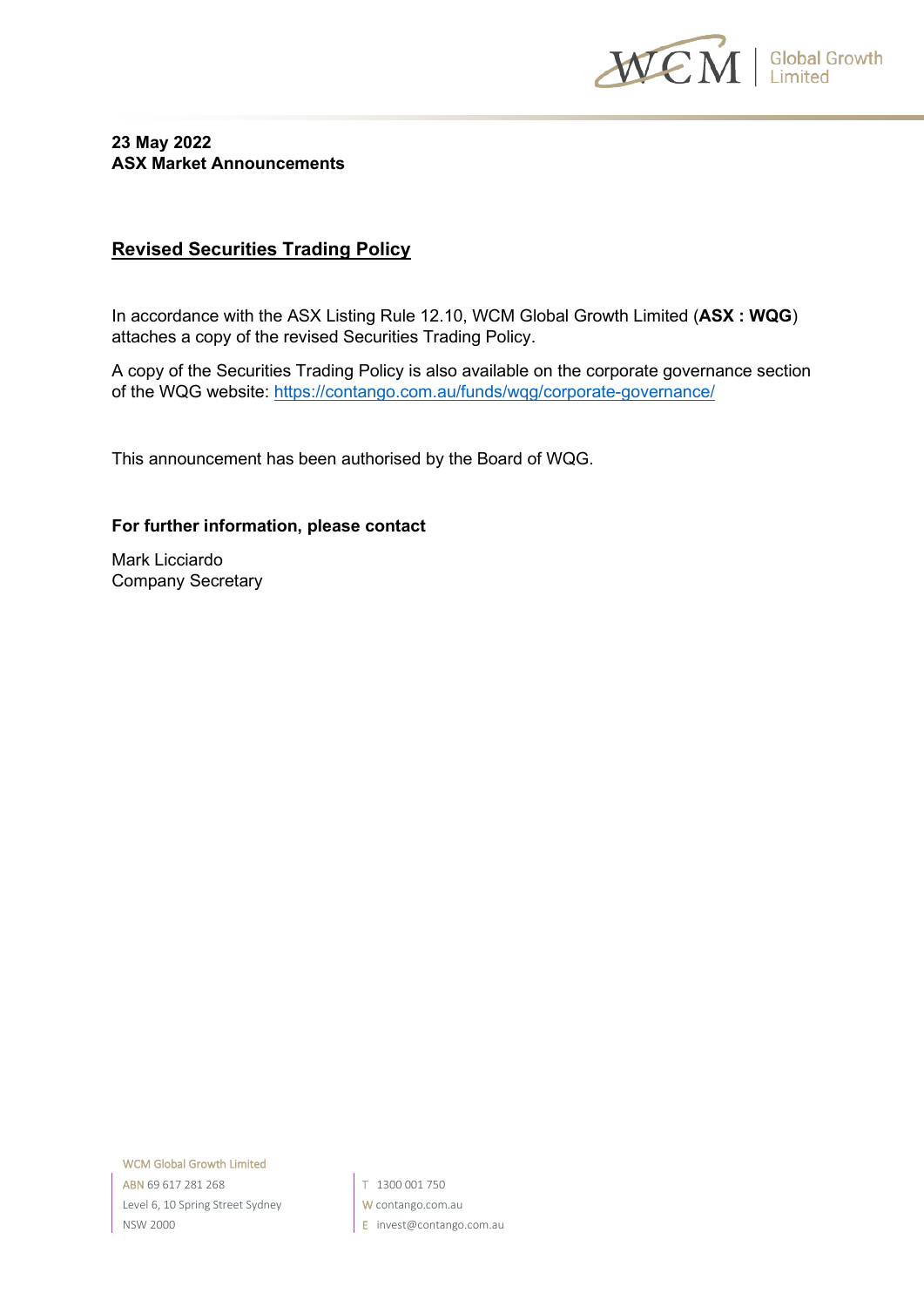

**WCM Global Growth Limited Securities Trading Policy**

| <b>Classification</b> | <b>Public</b>            |
|-----------------------|--------------------------|
| <b>Effective Date</b> | 23 May 2022              |
| Owner                 | <b>Company Secretary</b> |
| Version               | 1                        |
| <b>Status</b>         | Final                    |
| Approved by           | Board of WQG             |
| Last Reviewed         | May 2022                 |
| <b>Next Review</b>    | May 2023                 |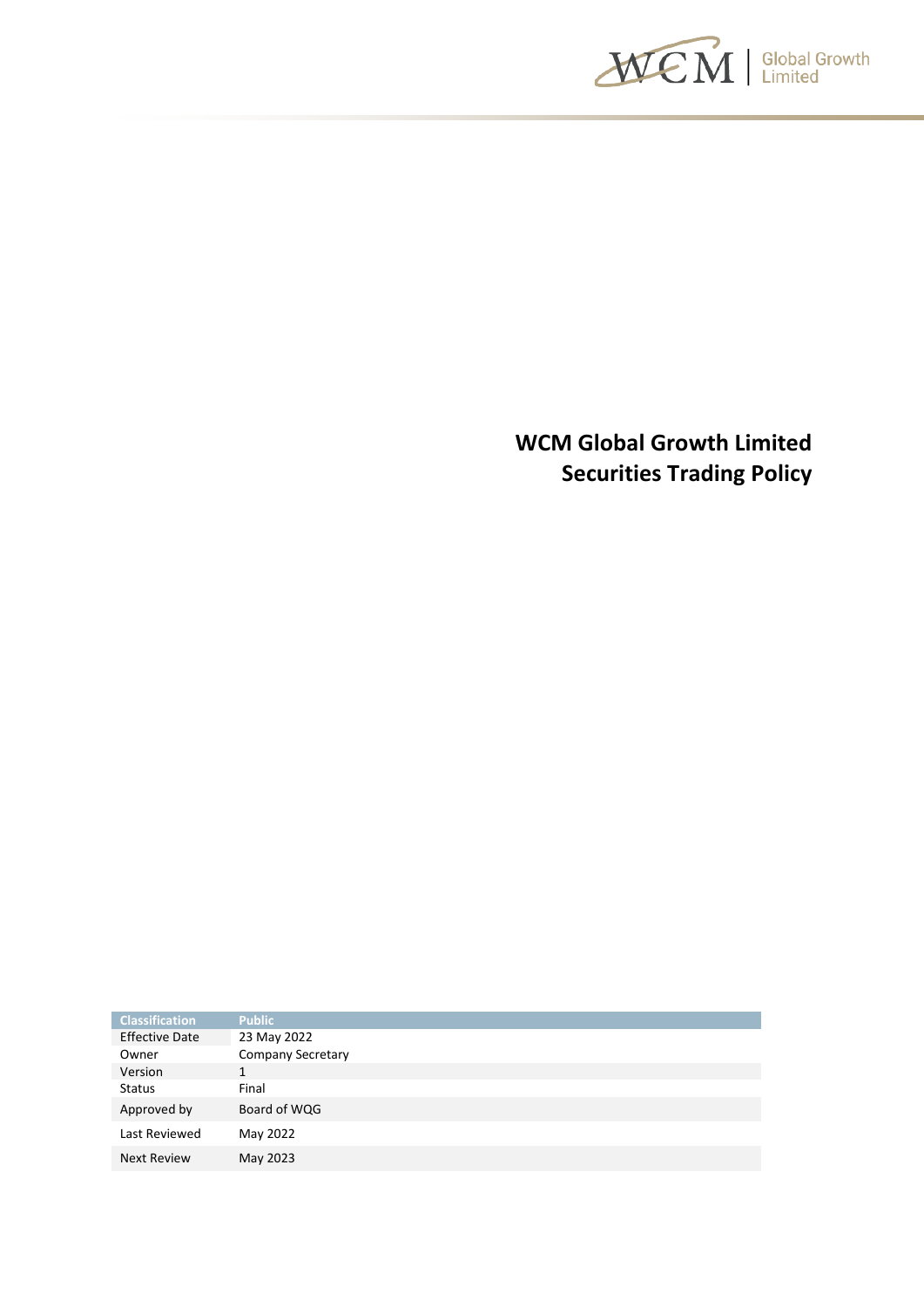## **1 Purpose and Scope**

This Securities Trading Policy applies to Key Management Personnel with regard to Dealing in WQG Securities. Key Management Personnel are encouraged to be long-term holders of WQG Securities, however they must also be mindful that:

- (a) they may be in possession of, or perceived to be in possession of, potential Inside Information;
- (b) their personal interests may be, or perceived to be, in conflict with the interests of the Company; and
- (c) they have legal obligations not to engage in insider trading or other market misconduct.

The purpose of this policy is to:

- (a) explain the insider trading and market misconduct provisions under the Corporations Act; and
- (b) set out the procedures which must be followed by Key Management Personnel when dealing in WQG Securities, including to address any potential conflict of interest that may arise relating to such activity.

This policy is issued in accordance with ASX Listing Rule 12.9 and ASX Guidance Note 27.

### **2 Insider Trading and Market Misconduct**

#### **2.1. Insider Trading**

Insider trading occurs where a person who is aware of Inside Information in relation to a company's securities:

- (a) trades in those securities;
- (b) procures someone else to trade in those securities (including nominees, agents or associates such as family members, family companies or trusts); or
- (c) passes the information to a third party in circumstances where the person knows (or ought reasonably know) that the third party would be likely to trade in the securities, or procure someone else to trade in the securities.

Examples of Inside Information include:

- (a) the entry into, variation or termination of a material contract;
- (b) the company considering a major acquisition or disposal of assets;
- (c) the company's financial results materially exceeding (or falling short of) the market's expectations;
- (d) a significant new business proposal;
- (e) the appointment or resignation of the company's CEO or Chair, or other senior employees;
- (f) the issue of new shares or dividends; and
- (g) the threat of major litigation against the company.

A breach of the insider trading provisions carries significant civil and criminal penalties, including a jail term of up to 10 years. In addition, a director who engages in insider trading may be subject to civil and/or criminal penalties for breaching their duties as a director, including disqualification from being a director of a company.

#### **2.2. Other market misconduct**

The Corporations Act also contains 'market misconduct' provisions which prohibit certain trading behaviour and activity, including:

- (a) market manipulation (trading in securities to create an artificial price for those securities);
- (b) false trading and market rigging; and
- (c) disseminating false or misleading statements (also known as rumourtrage).

Examples include a director trading in a company's securities or disseminating information to manipulate the securities' market price in order to increase a performance bonus.

Breaches of these provisions also attract civil and criminal penalties including fines, jail terms and disqualification from being a director of a company.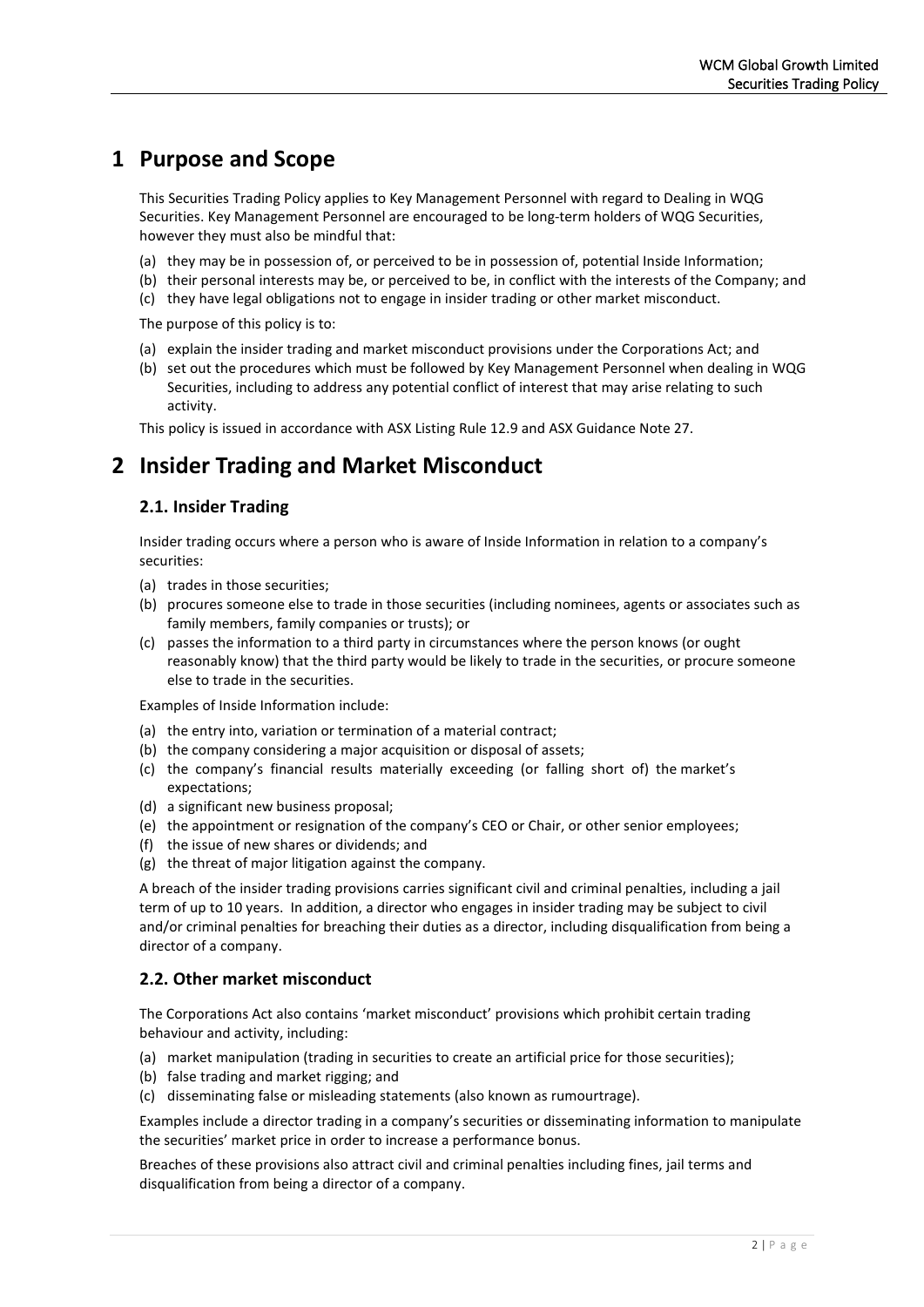# **3 Trading in WQG Securities**

#### **3.1. General Requirements**

Key Management Personnel are permitted to trade in WQG Securities, provided:

- (a) they have obtained pre-trade approval in accordance with clause 4 of this policy;
- (b) they are not in possession of Inside Information in relation to WQG Securities;
- (c) the transaction occurs during a Trading Window; and
- (d) they are otherwise acting in accordance with this Policy.

#### **3.2. Transactions excluded from approval process**

The following transactions are outside the scope of this Policy and do not require approval to trade:

- (a) transactions pursuant to a dividend or distribution reinvestment plan, rights issue, security purchase plan, bonus issue or other security offer or corporate action in respect of WQG Securities and which does not require any discretion by the holder;
- (b) transactions pursuant to any WQG share or incentive plan (although the sale of WQG Securities granted/vested under such plan does require approval); or
- (c) investments in or trading in units of, a fund or scheme where a member of Key Management Personnel is not in the position to influence the trading activities of that fund or scheme;
- (d) off-market transfers of WQG Securities where there is no change in underlying beneficial ownership;
- (e) transactions resulting from the acceptance of a takeover offer in relation to WQG Securities; and
- (f) compulsory acquisition.

#### **3.3. Short term trading**

Key Management Personnel must not engage in short-term trading in WQG Securities in any Relevant Account. For this purpose, the sale of WQG Securities within 6 months of their purchase in a Relevant Account is not permitted, nor is the purchase of WQG Securities within 6 months of having sold such WQG Securities. This, however, does not prevent the sale of WQG Securities immediately after they have been acquired via the exercise of options (providing the sale occurs during a permitted Trading Window).

#### **3.4. Prohibited transactions**

Key Management Personnel are prohibited from entering into any of the following transactions in any Relevant Account:

- (a) margin lending over any WQG Securities;
- (b) any arrangement that has the effect of limiting their exposure to risk relating to a holding of WQG Securities in a Relevant Account (including unvested options); and
- (c) any short sale of WQG Securities or other transaction that enables profit to be made from a decrease in the market price of WQG Securities.

#### **3.5. Trading Windows**

Other than transactions excluded by virtue of clause 3.4, any trading in WQG Securities may only be done during the following periods as applies to the relevant WQG Securities:

- (a) the period commencing on the second Trading Day after the release to ASX of the half-year results by WQG and ending 4 weeks later;
- (b) the period commencing on the second Trading Day after the release to ASX of the full-year results by WQG and ending 4 weeks later;
- (c) the period commencing on the second Trading Day after an Annual General Meeting or Extraordinary General Meeting of WQG;
- (d) the period commencing on the Trading Day following the release of the weekly Net Tangible Asset announcement to the ASX platform and ending 1 day later; and
- (e) any additional period designated by the WQG board.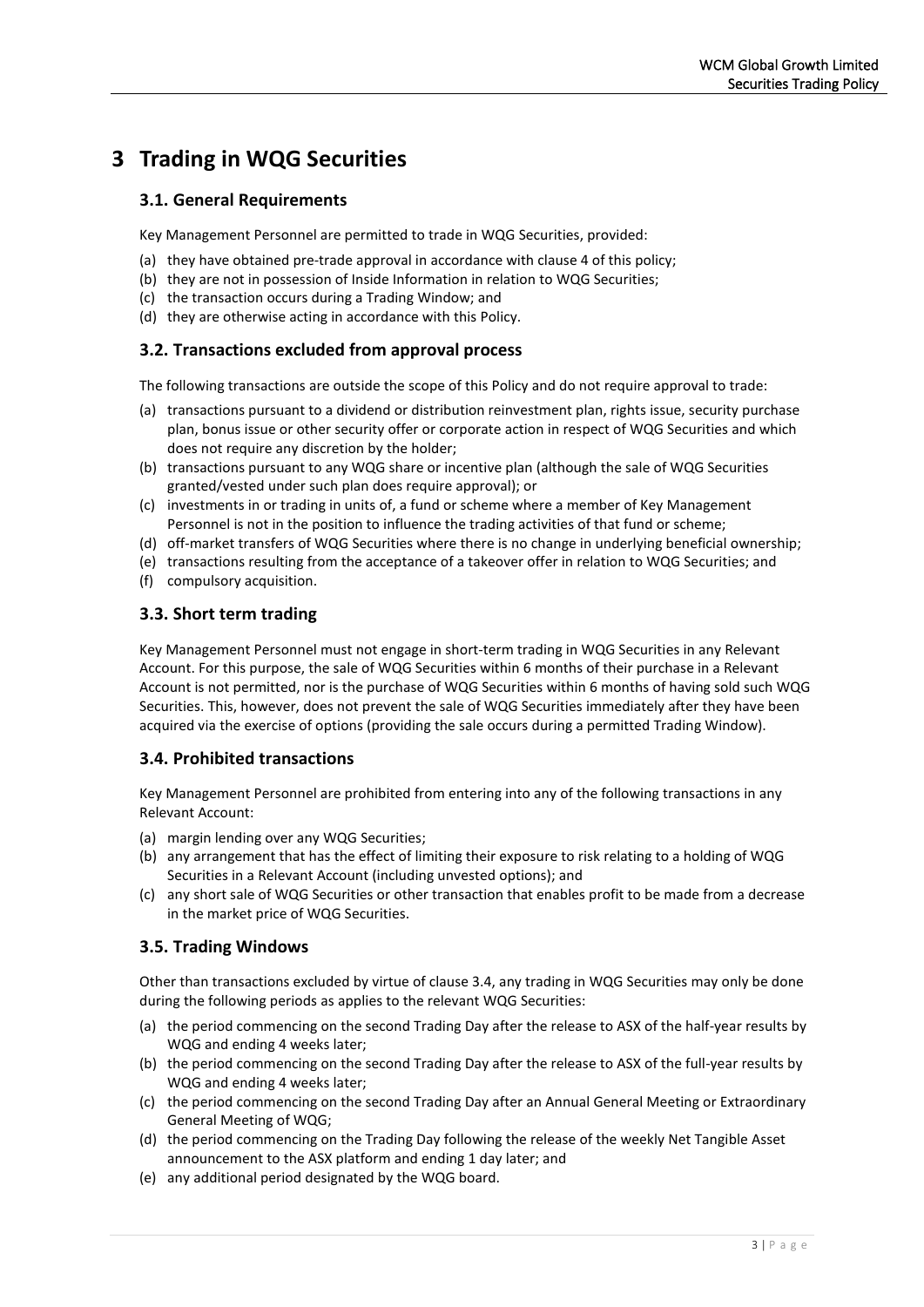# **4 Approval Process**

#### **4.1. Request for Approval to Trade**

Key Management Personnel must ensure they have received the requisite approval from the Company Secretary or Contango Group CFO before they conduct any trading in WQG Securities. They must not seek approval if they are in possession of Inside Information.

Confirmation of the trade should also be provided to the Company Secretary so that any relevant registers can be updated (see also, Paragraph 5 below).

#### **4.2. Exceptional Circumstances**

The WQG board acknowledges there are Exceptional Circumstances which may warrant Key Management Personnel Dealing in WQG Securities outside a Trading Window. Accordingly, a request to Deal in Exceptional Circumstances may be made to the Company Secretary or Contango Group CFO in writing via email, including:

- (a) the particulars of the transaction (eg. the number of WQG Securities to be sold and the timeframe by which the trade(s) are to be executed, if applicable);
- (b) why the particular situation is an Exceptional Circumstance; and
- (c) any supporting documentation, where available.

The request will be considered by the Chair and Company Secretary or Contango Group CFO as soon as practicable.

#### **4.3. Execution of Approved Trades and Approval Expiry**

Approved trades must be placed within 1 business day of receiving the approval pursuant to clause 4.1 or 4.2 and within the prescribed Trading Window.

Re-approval must be sought if:

- (a) the approved trade has not been completed within 7 days; or
- (b) there is any change to the any of the details of the trade provided in the request to trade (including as to the total number or value of securities or any limits on the order).

Upon execution of the pre-approved trade, Key Management Personnel must provide the Company Secretary with a copy of the trade confirmation statement issued by the broker for the trade.

## **5 Lodgement of ASX Notices**

In addition to the requirements set out throughout this policy, each WQG director is responsible for complying with the following provisions, as applicable:

### **5.1. Changes in Directors' Relevant interests**

Pursuant to ASX Listing Rule 3.19A, WQG must notify the ASX (via an Appendix 3Y announcement) of any changes that occur in a director's Relevant Interest in WQG Securities within 5 business days of such Dealing taking place. <sup>[1](#page-4-0)</sup> A person has a Relevant Interest in a security if they are the registered holder of the security or if they have the power to control voting or disposal in respect of the security, irrespective of how remote the interest is. A Relevant Interest may arise if the securities are jointly held by a director and another person (eg spouse or family member), or held in the director's family trust or superannuation fund.

Accordingly, as soon as practicable after Dealing in WQG Securities, directors of WQG must notify the Company Secretary of the trade and provide a copy of the trade confirmation, so that the Company

<span id="page-4-0"></span><sup>1</sup> An Appendix 3Y lodged by WQG pursuant to ASX Listing Rule 3.19A satisfies the director's personal obligation to notify the ASX about its change in interest, pursuant to s205G of the Corporations Act.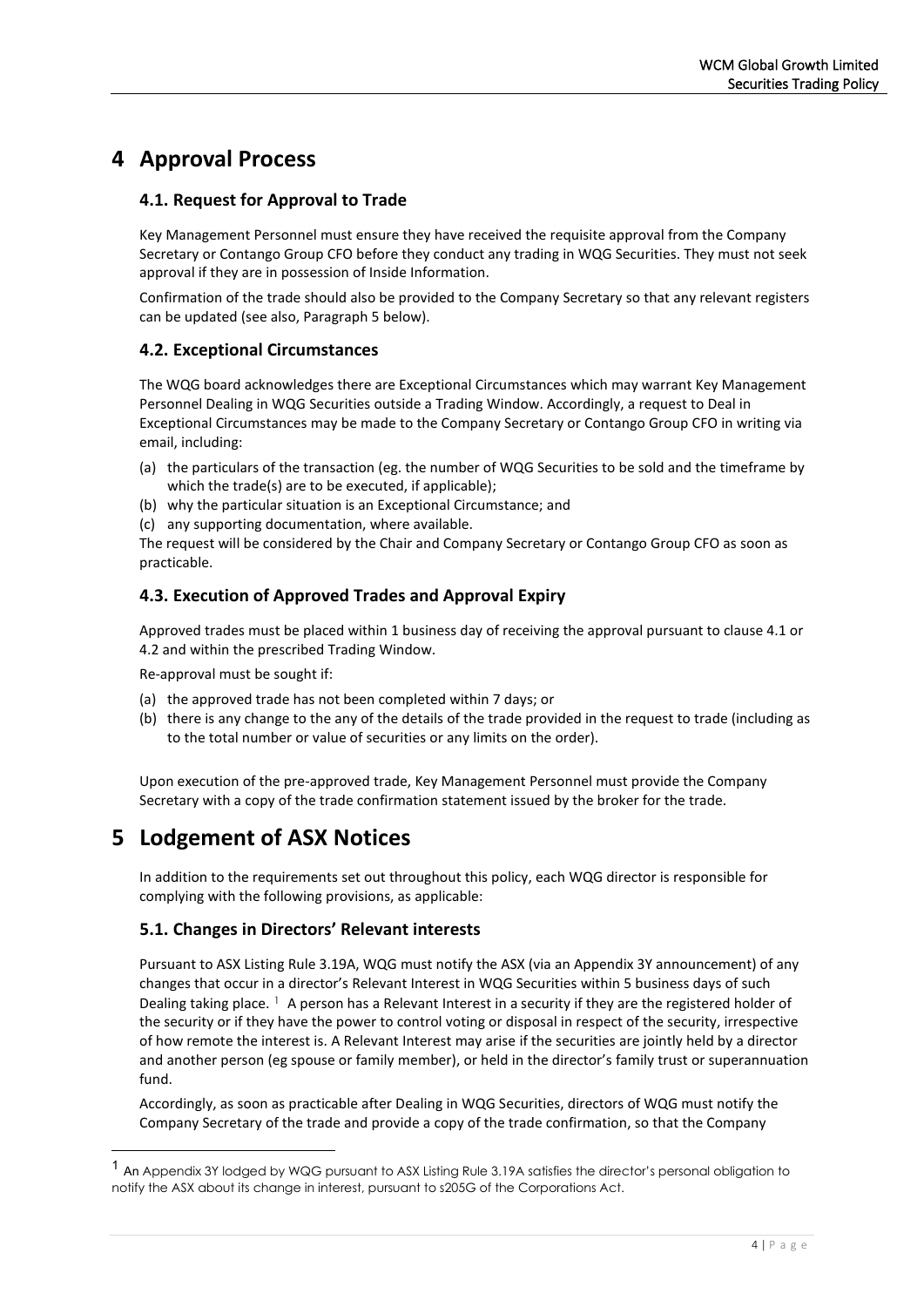Secretary may lodge the requisite ASX notices and update the Register of Directors' Interests, in order for the Register to be tabled and minuted at the next WQG board meeting.

#### **5.2. Substantial shareholdings**

The Corporations Act requires persons (including Key Management Personnel) to give a notice to both WQG and the ASX if they (together with any Associates) begin to have, or cease to have, a Substantial Holding in WQG or if they have a Substantial Holding and there is a movement of at least 1% in their holding.

It is the responsibility of Key Management Personnel to lodge the applicable forms (with assistance from the Company Secretary) where their Relevant Interest in WQG meets the Substantial Holding thresholds.

#### **Date Adopted by the Board: 23 May 2022**